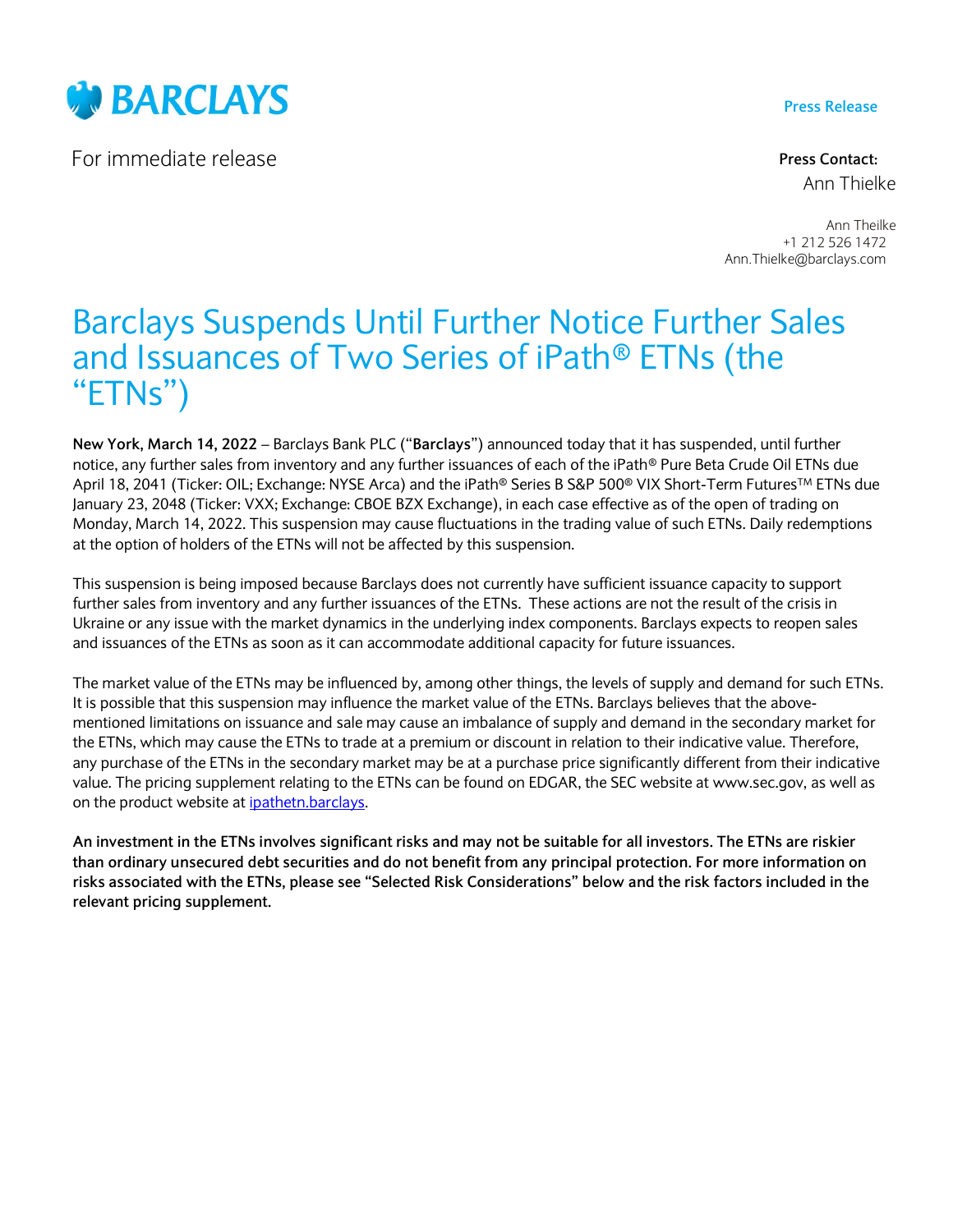

The pricing supplements for the ETNs to which this communication relates can be found at: http://ipathetn.barclays/oilprospectus http://ipathetn.barclays/vxxprospectus

Barclays is the issuer of the ETNs and Barclays Capital Inc. is the issuer's agent in the distribution. Please contact Barclays for further questions:

- Financial advisors: Directly contact Barclays at etndesk@barclays.com or 1-212-528-7990 to obtain further information.
- Individual investors: Instruct your broker/advisor/custodian to email us at etndesk@barclays.com or to call us at: 1- 212-528-7990 You may call in together with your broker/advisor/custodian or have them speak to us on your behalf.

#### About Barclays

Barclays is a British universal bank. We are diversified by business, by different types of customers and clients, and by geography. Our businesses include consumer banking and payments operations around the world, as well as a full-service corporate and investment bank. For further information about Barclays, please visit our website www.barclays.com.

#### Selected Risk Considerations

An investment in the ETNs described herein involves risks. Selected risks are summarized here, but we urge you to read the more detailed explanation of risks described under "Risk Factors" in the applicable prospectus supplement and pricing supplement.

You May Lose Some or All of Your Principal: The ETNs are exposed to any decrease in the level of the underlying index between the inception date and the applicable valuation date. Additionally, if the level of the underlying index is insufficient to offset the negative effect of the investor fee and other applicable costs, you will lose some or all of your investment at maturity or upon redemption, even if the value of such index level has increased or decreased, as the case may be. Because the ETNs are subject to an investor fee and other applicable costs, the return on the ETNs will always be lower than the total return on a direct investment in the index components. The ETNs are riskier than ordinary unsecured debt securities and have no principal protection.

Credit of Barclays Bank PLC: The ETNs are unsecured debt obligations of Barclays Bank PLC and are not, either directly or indirectly, an obligation of or guaranteed by any third party. Any payment to be made on the ETNs, including any payment at maturity or upon redemption, depends on the ability of Barclays Bank PLC to satisfy its obligations as they come due. As a result, the actual and perceived creditworthiness of Barclays Bank PLC will affect the market value, if any, of the ETNs prior to maturity or redemption. In addition, if Barclays Bank PLC were to default on its obligations, you may not receive any amounts owed to you under the terms of the ETNs.

Issuer Redemption: Barclays Bank PLC will have the right to redeem or call the ETNs (in whole but not in part) at its sole discretion and without your consent on any trading day on or after the inception date until and including maturity.

Pure Beta Series 2 Methodology: The Barclays Pure Beta Series 2 Methodology seeks to mitigate distortions in the commodities markets associated with investment flows and supply and demand distortions. However, there is no guarantee that the Pure Beta Series 2 Methodology will succeed in these objectives and an investment in the ETNs linked to indices using this methodology may underperform compared to an investment in a traditional commodity index linked to the same commodities.

Market and Volatility Risk: The market value of the ETNs may be influenced by many unpredictable factors and may fluctuate between the date you purchase them and the maturity date or redemption date. You may also sustain a significant loss if you sell your ETNs in the secondary market. Factors that may influence the market value of the ETNs include prevailing market prices of the U.S. stock markets or the U.S. Treasury market, the index components included in the underlying index, and prevailing market prices of options on such index or any other financial instruments related to such index; and supply and demand for the ETNs, including economic, financial, political, regulatory, geographical or judicial events that affect the level of such index or other financial instruments related to such index.

Concentration Risk: Because the ETNs are linked to an index composed of futures contracts on a single commodity or in only one commodity sector, the ETNs are less diversified than other funds. The ETNs can therefore experience greater volatility than other funds or investments.

Your ETNs Are Not Linked to the VIX Index: The iPath® Series B S&P 500® VIX Short-Term Futures™ ETNs offer exposure to futures contracts of specified maturities on the VIX Index and not direct exposure to the VIX Index or its spot level. These futures contracts will not track the performance of the VIX Index. In addition, the nature of the VIX futures market has historically resulted in a significant cost to "roll" a position in the VIX futures contracts underlying the index. As a result, the levels of the underlying index, which tracks a rolling position in specified VIX futures contracts, may experience significant declines as a result of these roll costs, especially over a longer period. The VIX Index will perform differently than the index underlying such ETNs and, in certain cases, may have positive performance during periods, while the index underlying such ETNs is experiencing poor performance. In turn, an investment in such ETNs may experience a significant decline in value over time, the risk of which increases the longer that such ETNs are held.